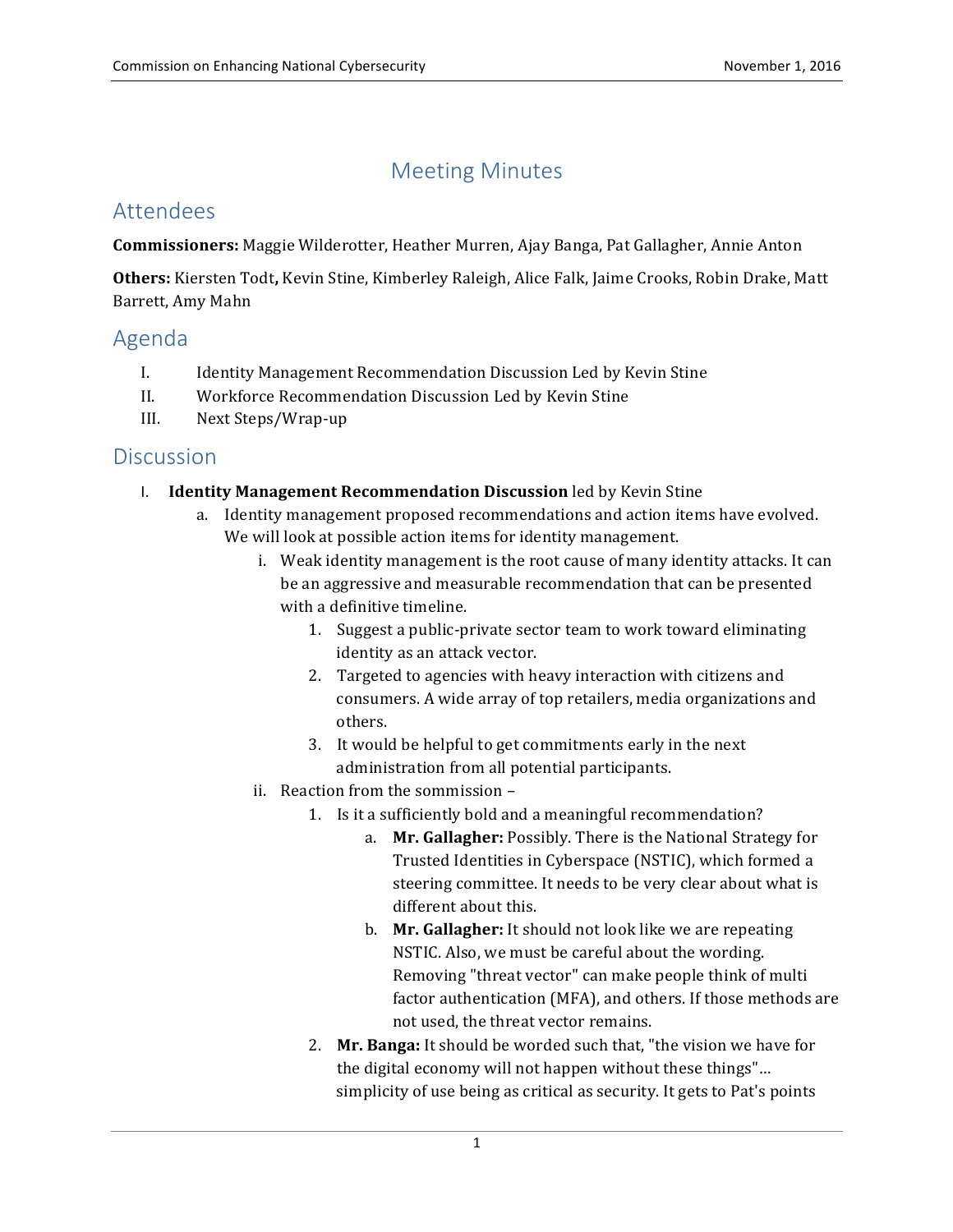more directly. Awareness on this area may still need to be raised. It may be why NSTIC did not have a great impact. We may need to think more about what's needed to make it work.

- 3. Mr. Stine: The challenge in the past has been there are a lot of technologies today. We need that perspective of public-private to make the right choices.
	- a. NSTIC would be involved in this with other organizations, the FIDO alliance and others.
	- **b.** Mr. Banga (to Mr. Stine): Should write about importance of inter-operable credentials. (Mr. Stine will take for action)
	- c. **Mr. Gallagher:** There is a developing ecosystem with interoperable approaches. Does it make sense to incorporate those standards into the NIST framework? It makes sense to a certain extent. Perhaps it makes sense at a higher level. Transparency is needed in this area as well so that consumers understand exactly how the security is working.
	- d. NSTIC did not have a market at the time it came out. We need to identify these spaces now. The government did not adopt it due to shifting focuses. The President called for it and released a strategy, but it was not followed.
	- e. Mr. Banga: Credibility through scale of adoption If we use the framework, it will improve things for everyone.
		- i. **Ms. Wilderotter:** The framework is a trusted foundation. It is a good way to look at it.
	- f. Corporate America has a lot to gain with trusted access. All companies can participate in making sure their employees have updated identities. It creates a good habit.
- 4. Proposed action item: In the first 100 days recommend to establish clear rules for trusted identification. The government should then use those solutions that are developed with citizens.
	- a. Directs GSA to work with citizen facing agencies and industry to develop those solutions.
	- b. That action item developed from Mr. Sullivan being a leader in adoption. Good suggestion – Adopting, using as default, and promoting for citizen interaction.
- 5. Proposed action item: Government serves as attribute provider for identity decisions.
	- a. The attributes provide the pieces needed to make decisions and transactions.
	- b. The government can provides these key pieces.
	- c. Privacy and security must be central and visible.
	- d. How will identity proofing capability be described? It needs to be included in what is written in the report. It may go back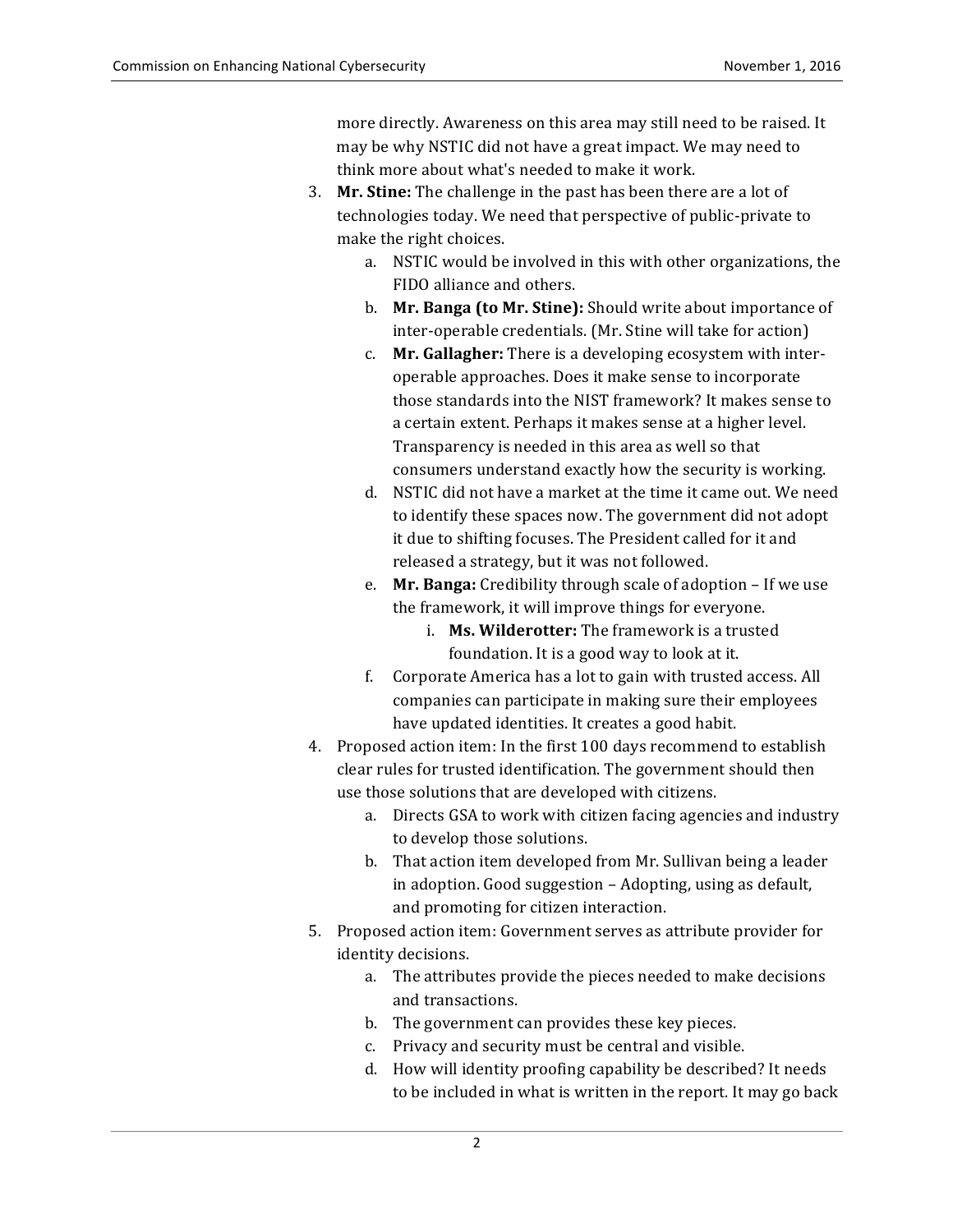to AI 1 and the public-private partnership, and developing attributes.

- e. **Mr. Gallagher:** The government is not providing information, but is offering a validation service. In other words, people submit data, and receive a matching score.
	- i. Government data offers different proofing attributes.
	- ii. Identity under internet of things action -
		- 1. Initiating a basic campaign on the internet of things. Suggested based on recent events. Changing default user names and passwords, etc.
- f. **Mr. Stine**: Would appreciate any additional feedback. These suggestions will be included in tomorrow's draft for discussion next week.

### **II. Workforce Recommendation Discussion Led by Kevin Stine**

- a. We are attempting to be more specific in terms of outcomes, numbers of workers, etc. There is a need for a surge capacity in workforce. Automation will play an increasing role. The language covers short and long term, and tries to achieve a balance in ideas.
- b. Suggestion of workforce recommendations in continuum with awareness. Basic consumer awareness in cybersecurity must come first. Job training and education will then follow. This sequence in the report makes a lot of sense.
- c. The overarching proposed workforce recommendation in the near term Building workforces. It has six potential action items:
	- i. An apprenticeship program to develop a 100 thousand jobs in cybersecurity by 2020.
		- 1. Where does the job number come from? Is it statistically based? It needs be if it is not. Also, the number should be bold whatever it ends up being. Kevin will analyze data and arrive at a more bold number
	- ii. Prepare students with cybersecurity awareness education at all grade levels.
		- 1. Workforce should possibly follow out of consumer as it seems to flow better.
	- iii. Federal, SLTT governments create an exchange program to provide as many opportunities as possible.
		- 1. Do we want to call out contracting challenges that prevent people from being hired?
		- 2. May want to consider virtual work exchanges as well.
	- iv. OPM will form a Presidential Fellows Program for civilian agencies with a cybersecurity focus.
		- 1. Will need to solve clearance bottle necks to get people hired quickly. The process can be streamlined. Can highlight it as a challenge.